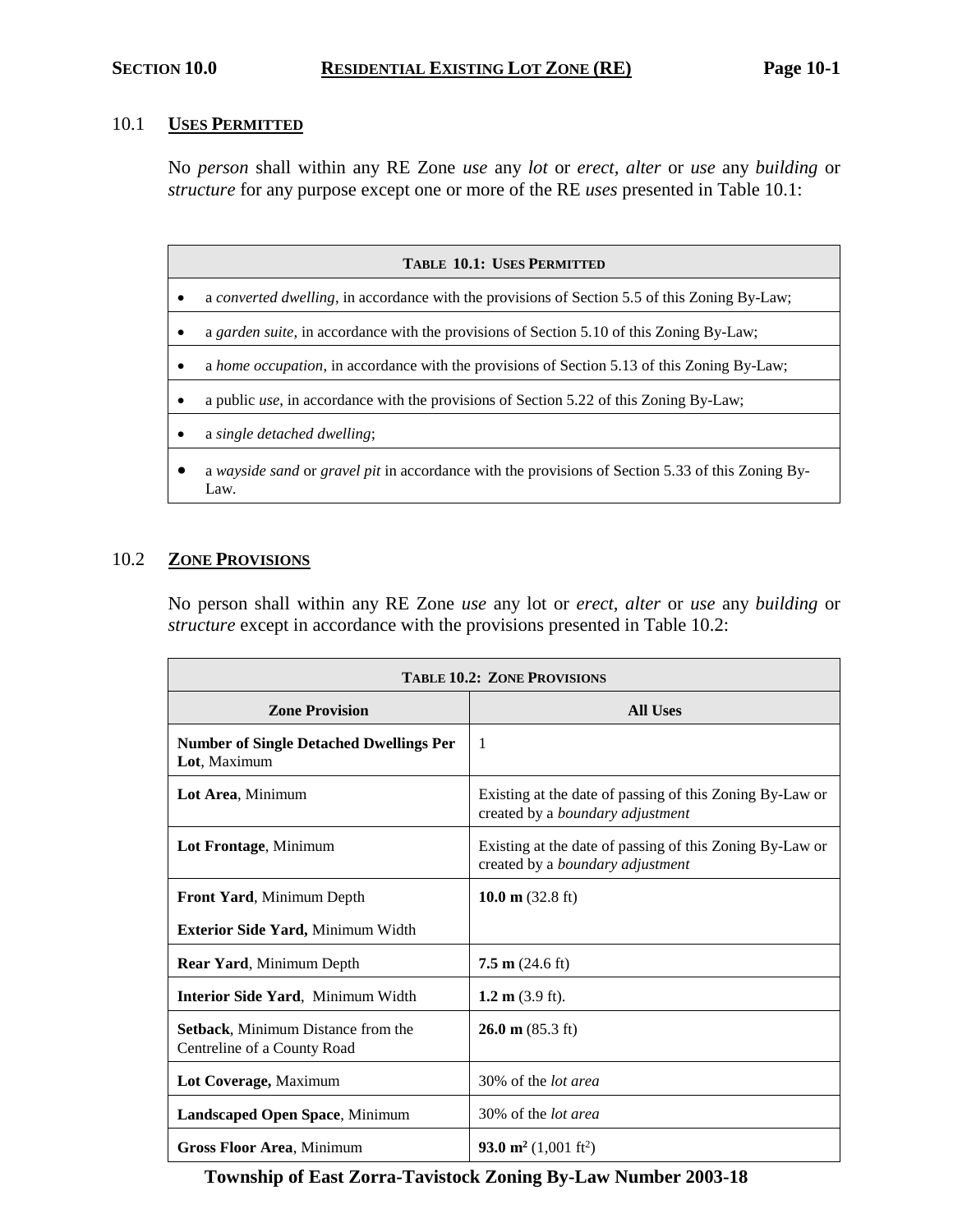| <b>TABLE 10.2: ZONE PROVISIONS</b>              |                                                                          |  |
|-------------------------------------------------|--------------------------------------------------------------------------|--|
| <b>Zone Provision</b>                           | <b>All Uses</b>                                                          |  |
| <b>Height of Building, Maximum</b>              | 11.0 m $(36.1 \text{ ft})$                                               |  |
| Parking and Accessory Buildings, Etc.           | In accordance with the provisions of Section 5 of this<br>Zoning By-Law. |  |
| (Amondod by $\overline{D}_V$ I over $2021.00$ ) |                                                                          |  |

(Amended by By-Law 2021-09)

## 10.3 **SPECIAL PROVISIONS FOR A CONVERTED DWELLING (RE-C)**

In accordance with the provisions of Section 5.5, all RE-C zoned *lots* may contain a *converted dwelling*, or a *use permitted* in Section 10.1, in accordance with the provisions of Section 10.2 of this Zoning By-Law.

## 10.4 **SPECIAL PROVISIONS FOR A GARDEN SUITE (RE-G)**

In accordance with the provisions of Section 5.10, all RE-G zoned lots may contain a *garden suite* or any *use permitted* in Section 10.1, in accordance with the provisions of Section 10.2. Upon expiry of the temporary *use* by-law, the *garden suite* shall be removed unless an application is submitted for an extension of the *use* and approved by the *Corporation* pursuant to Section 39 of the Planning Act.

## 10.5 **SPECIAL PROVISIONS**

## 10.5.1 LOCATION: PART OF LOT 6, CONCESSION 14, (EAST ZORRA), RE-1 (KEY MAP 44)

10.5.1.1 Notwithstanding any provisions of this Zoning By-Law to the contrary, no *person* shall within any 'RE-1' Zone *use* any *lot*, or *erect, alter* or *use* any *building* or *structure* for any purpose except the following:

> all *uses permitted* in Section 10.2 of this Zoning By-Law; an *animal kennel*, exclusive of any outdoor runs.

- 10.5.1.2 Notwithstanding any provision of this Zoning By-Law to the contrary, no *person* shall within any 'RE-1' Zone *use* any *lot*, or *erect, alter* or *use* any *building* or *structure* except in accordance with the following provisions:
- 10.5.1.2.1 SPECIAL PROVISIONS FOR AN ANIMAL KENNEL
- 10.5.1.2.1.1 An *animal kennel* shall be *permitted* with an *accessory building*. No outside runs shall be *permitted*.

(Amended by By-Law 2003-34) (Deleted and Replaced by By-Law 2020-25)

February/21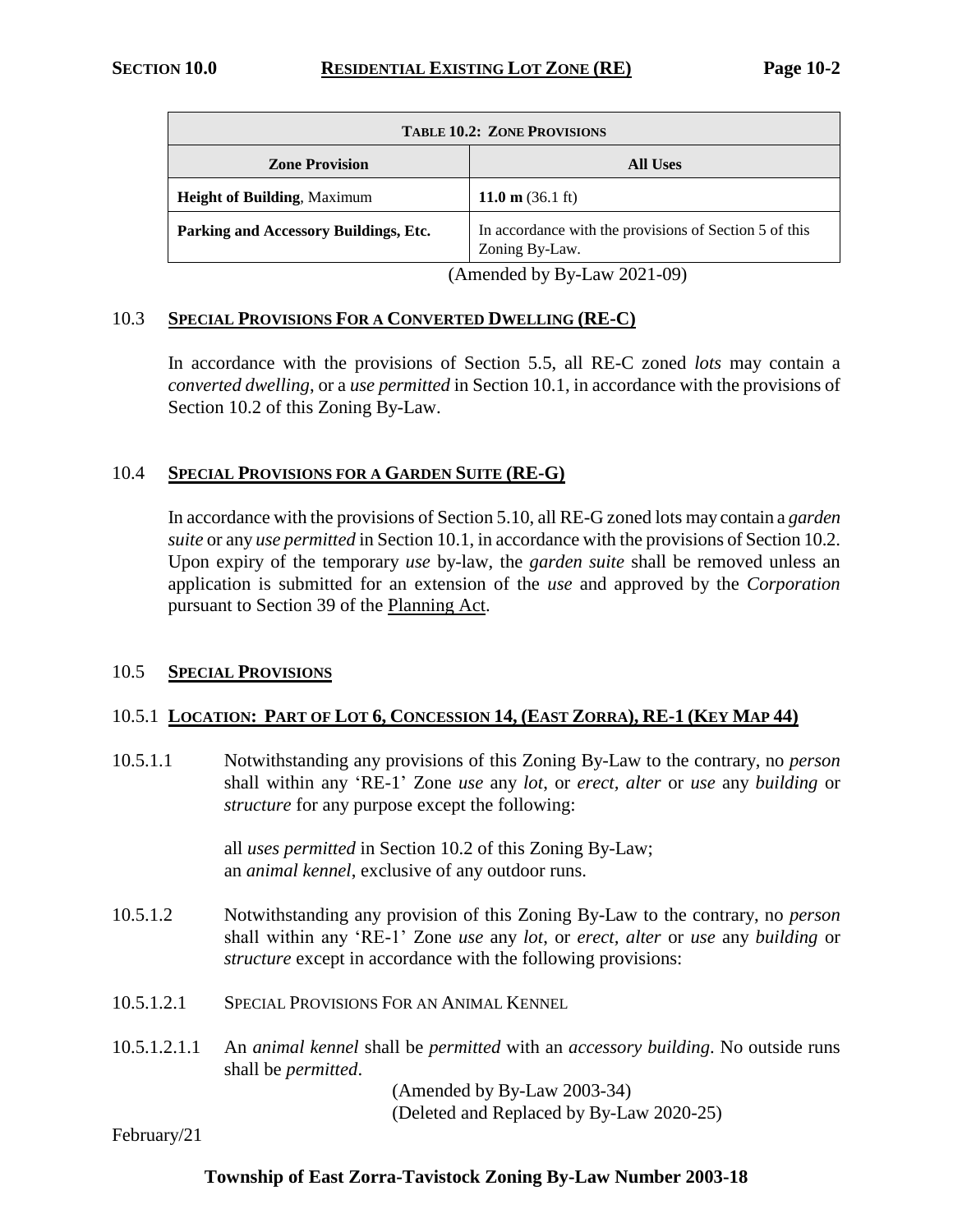10.5.1.2.1.2 NUMBER OF ANIMALS PERMITTED

A maximum of 10 adult animals shall be *permitted*.

- 10.5.1.2.2 SPECIAL PROVISIONS FOR AN ACCESSORY BUILDING
- 10.5.1.2.2.1 GROSS FLOOR AREA

Maximum **162.0 m²** (1,744 ft²)

10.5.1.2.2.2 ACCESSORY BUILDING HEIGHT

Maximum **6.7 m** (19.7 ft)

10.5.1. 3 That all provisions of the 'RE' Zone in Section 10.2 to this Zoning By-Law, as amended, shall apply, and further that all other provisions of this Zoning By-Law, as amended, that are consistent with the provisions herein contained shall continue to apply mutatis mutandis.

> (Amended by By-Law 2003-34) (Deleted and Replaced by By-Law 2020-25)

# 10.5.2 **Location: Part Lot 36, Concession 14 (East Zorra), RE-2 (Key Map 10)**

(Amended by By-Law 2021-09)

10.5.2.1 Notwithstanding any provisions of this Zoning By-Law to the contrary, no *person* shall within any 'RE-2' Zone *use* any *lot*, or *erect*, *alter* or *use* any *building* or *structure* for any purpose except the following:

all *uses permitted* in Section 10.1 to this Zoning By-Law.

- 10.5.2.2 Notwithstanding any provision of this Zoning By-Law to the contrary, no *person* shall within any 'RE-2' Zone *use* any *lot*, or *erect*, *alter* or *use* any *building* or *structure* except in accordance with the following provisions:
- 10.5.2.2.1 BUILDINGS OR STRUCTURES ACCESSORY TO A RESIDENTIAL USE
	- (i) Maximum Floor Area **293.0 m<sup>2</sup>**  $(3,154.0 \text{ ft}^2)$
	- (ii) Maximum Height **5.8 m** (19.0 ft)
- 10.5.2.2.2 That all provisions of the 'RE' Zone in Section 10.2 to this Zoning By-Law, as amended, shall apply, and further that all other provisions of this Zoning By-Law, as amended, that are consistent with the provisions herein contained shall continue to apply mutatis mutandis.

(Added by By-Law 2012-33)

February/21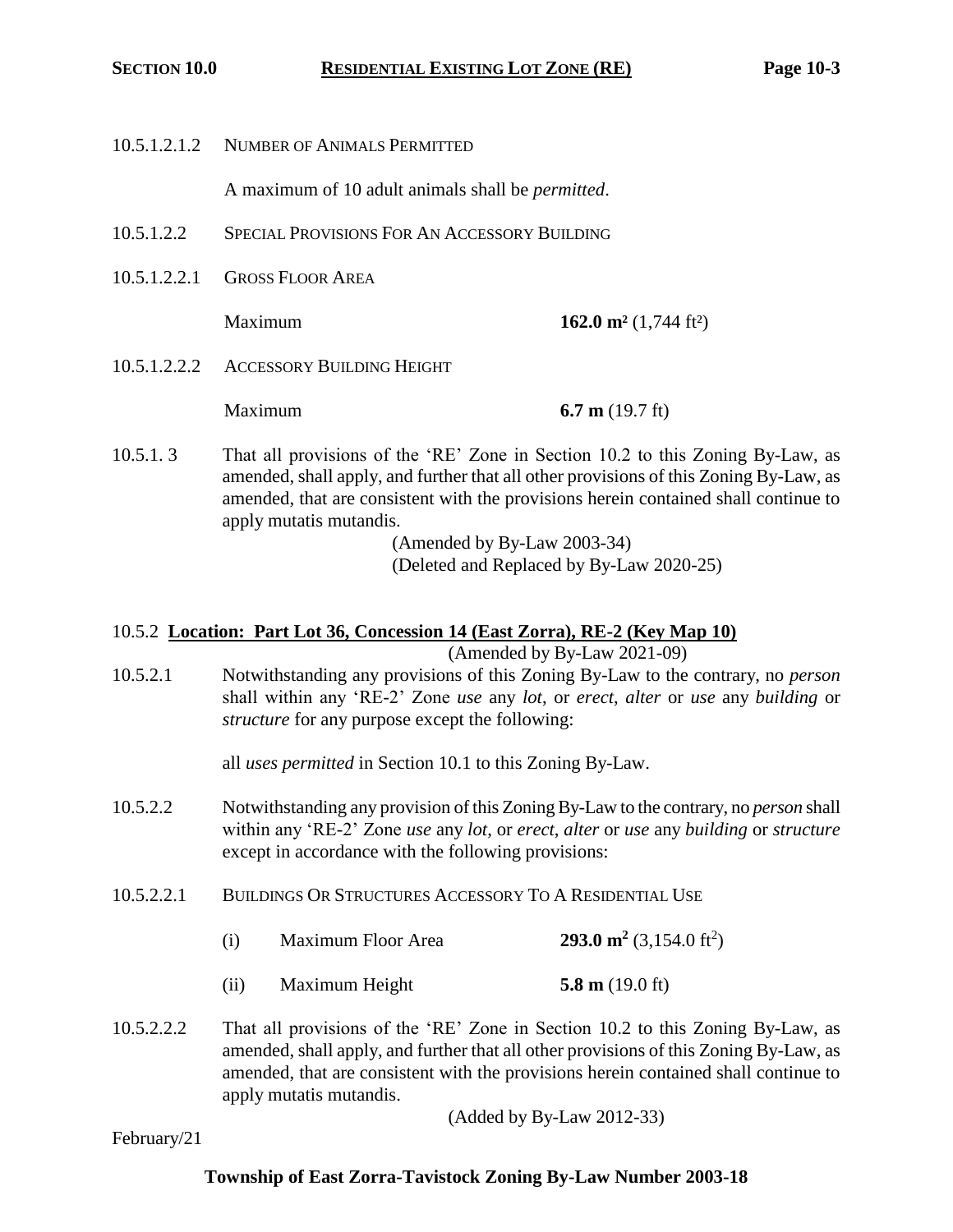## 10.5.3 **Location: Part of Lot 7, Concession 14 (East Zorra), RE-3(T), (Key Map 44)**

10.5.3.1 Notwithstanding any provision of this Zoning By-Law to the contrary, no *person* shall within any RE-3(T) Zone *use* any *lot*, or *erect*, *alter* or *use* any *building or structure* for any purpose except the following:

all *uses permitted* in Section 10.1 of this Zoning By-Law.

- 10.5.3.2 Notwithstanding any provision of this Zoning By-Law to the contrary, no *person* shall within any RE-3(T) Zone *use* any *lot*, or *erect*, *alter* or *use* any *building or structure* for any purpose except in accordance with the following provisions:
- 10.5.3.2.1 SPECIAL PROVISIONS FOR A SINGLE DETACHED DWELLING
- 10.5.3.2.1.1 NUMBER OF SINGLE DETACHED DWELLINGS

Maximum **2** 

10.5.3.2.1.2 TIME PERIOD

Notwithstanding any other provision of this Zoning By-law to the contrary, 2 single detached dwellings shall be *permitted* from August 2, 2017 to August 2, 2020, after which only 1 accessory single-detached dwelling shall be *permitted*. (Added by By-Law 2017-29)

## 10.5.4 LOCATION: PART LOT 11, CONCESSION 13 (EAST ZORRA), RE-4 (KEY MAP 37)

10.5.4.1 Notwithstanding any provisions of this Zoning By-Law to the contrary, no *person* shall within any 'RE-4' Zone use any *lot*, or *erect*, *alter* or use any *building* or *structure* for any purpose except the following:

> all *uses permitted* in Section 10.1 of this Zoning By-Law; a *garden suite*.

- 10.5.4.2 Notwithstanding any provision of this Zoning By-Law to the contrary, no *person* shall within any 'RE-4' Zone use any *lot*, or *erect, alter* or use any *building* or *structure* except in accordance with the following provisions:
- 10.5.4.2.1 SPECIAL PROVISIONS FOR A GARDEN SUITE
- 10.5.4.2.1.1 GROSS FLOOR AREA

Minimum **34 m<sup>2</sup>**

 $(376 \text{ ft}^2)$ 

(Added by By-Law 2021-06)

January/21